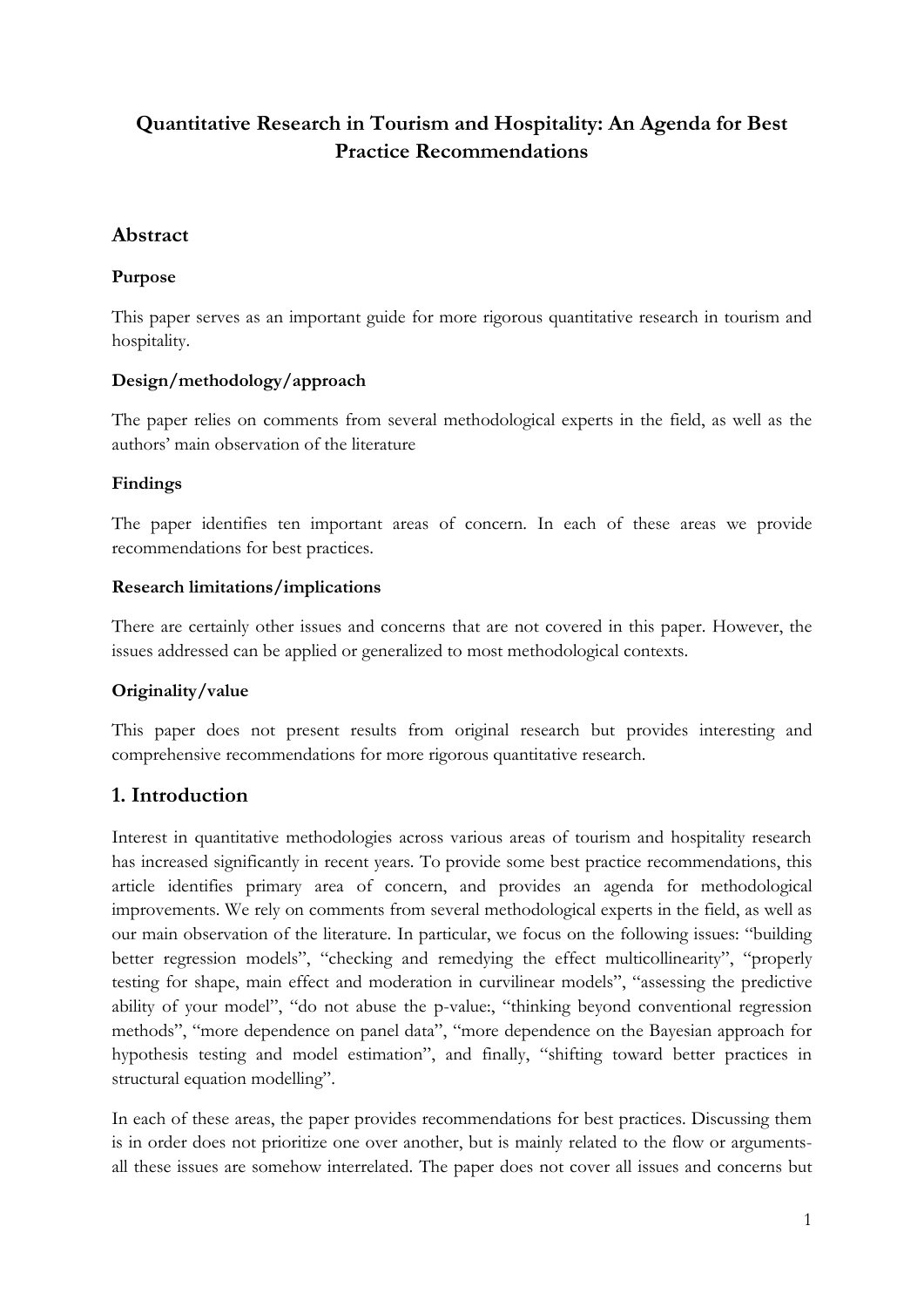focuses mainly on those that can be applied or generalized to several methodological contexts. The goal was not to position this paper as a critique of the existing literature, but to make a list of best practice recommendations.

# **2. Building Better Regression Models: Keep it Simple and Report All Diagnostics**

It is common among young researchers to think that estimating more complicated regression models leads to better outcomes. However, this is not necessarily true. It is important to keep models "sophisticatedly simple" (Zellner, 2001). Model selection should depend on the appropriate specification tests in order to ensure the selection of the appropriate functional form as well as the "correct" variables. No such thing as a "correct" model exists so, here, the term "acceptable" means that a given model has sufficient support in the light of the data, and after a set of diagnostic tests has been passed.

Unfortunately, it is rare to see tourism papers testing these issues prior to reporting the regression results. One needs to plot the residuals against the independent variables to see if there any pattern of the residual becoming larger or smaller as the independent variable increases or decreases. Some misspecification tests such as the "Ramsey Reset Test" can also detect problems with functional forms and should be regularly reported<sup>1</sup>. As emphasized by Assaf and Tsionas (2019a), "problems like autocorrelation and heteroscedasticity should be also interpreted as *misspecification* tests rather than as problems that merely affect standard errors (which is the case only in *correctly specified* models)". Hence, testing for heteroscedasticity and autocorrelation is also important. Simply using heteroscedasticity-robust standard errors (as it is common literature) should not overcome the need to report all the necessary specification and heteroscedasticity tests (Assaf and Tsionas, 2019a).

It is important to emphasize that residuals are highly important in detecting violations of model assumptions. A careful analysis of residuals is rarely reported in tourism papers or in social science research in general. These "range from inappropriate tests of the significant of coefficients (either showing significance when it is not present or vice versa) to the biased and inaccurate predictions of the independent variables" (Hair et al. 1998, p. 176). The residuals can reveal any violation of linearity, independence, homoscedasticity, and normality. Importantly, it is also essential to use the residuals to check for influential observations and outliers. Reporting, for instance, measures such deleted, standardized or student residuals can help reveal any influential observation in the data. Such observations do not necessarily need to be deleted but their impact on the results should be appropriately checked.

Correct and comprehensive reporting of the regression results is also important. Depending on the context, it may be necessary to report the effect sizes after fitting regression models. Reporting the standardized regression coefficients may not be sufficient as these can be affected by the overall correlation among the predictors in the models. Other measures such as the

 $\overline{a}$ 

<sup>1</sup> It is also important to check for omitted-variable bias. The Ramsey's test should not be perceived as test for omitted- variable bias.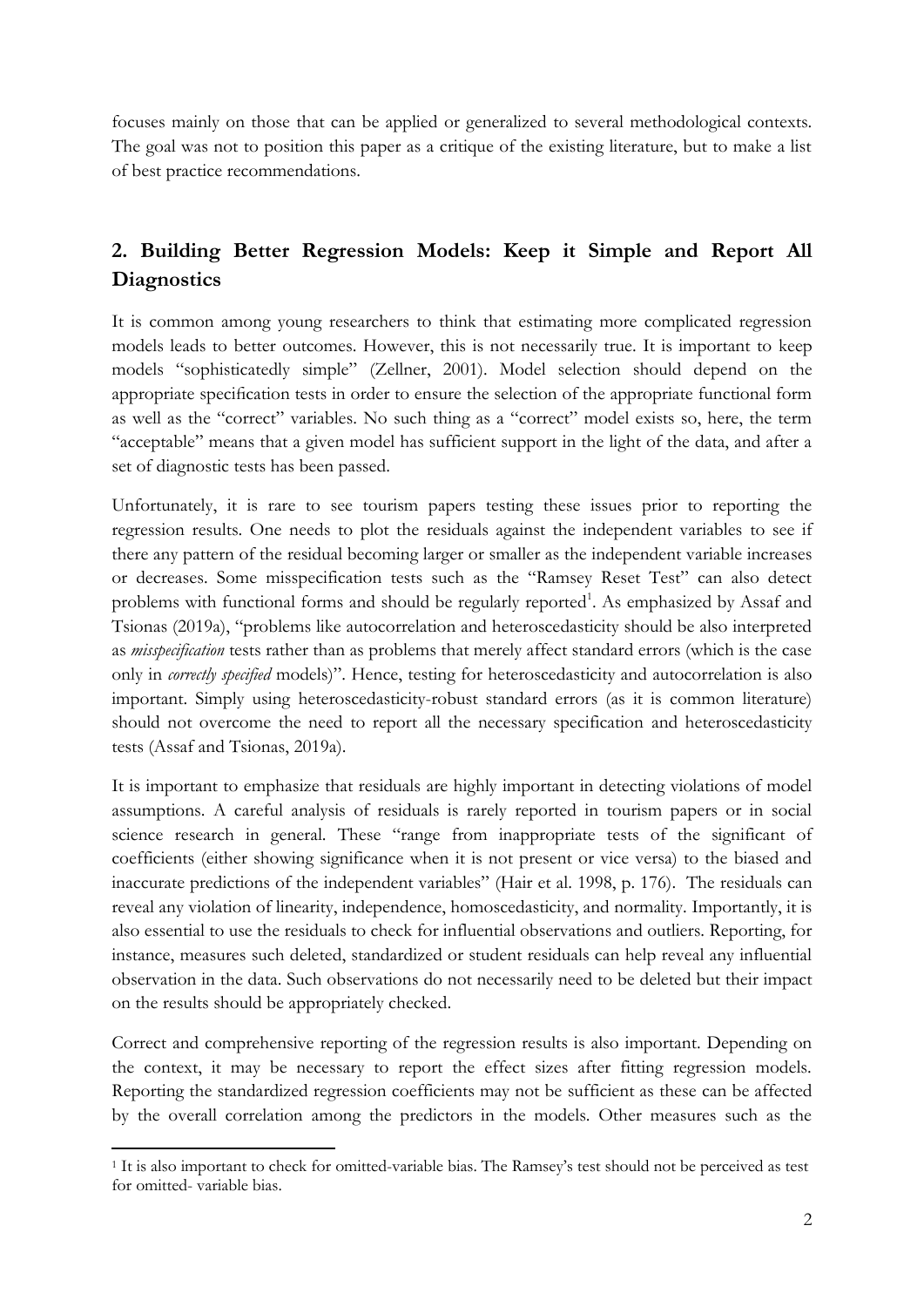semipartial (part) correlation which are much more informative than the standardized regression coefficients are not often reported. Caution should be also used in terms of interpreting the standardized regression coefficients. For instance, they should be interpreted relative to other variables in the models, and not in absolute sense. In practice, reporting elasticities and standard errors may be preferable.

## **3. Checking and Remedying the Effect of Multicollinearity**

Checking for multicollinearity is another important robustness check that should also accompany the building of better regression models. It is important to highlight this issue separately due to some common problems that exist in the field. The following issues, in particular, require careful consideration:

- 1- First, examining only the correlation matrix does not reveal the extent of multicollinearity problem. Even the variance inflation factors, commonly used in the literature, do not always reveal the extent of multicollinearity. It is recommended instead to rely on the condition index and the variance decomposition matrix to assess the extent of multicollinearity. These diagnostics are rarely reported in the literature.
- 2- Second, mean centering the regression variables does not address the multicollinearity problem. Recent evidence has shown that such procedure does not really work (Echambadi and Hess, 2007). While the correlation matrix may indicate that the mean centered variables have less correlation, the results (if interpreted correctly) will be actually identical to the model without mean centering. In other words, mean centering does not increase or alleviate the multicollinearity problem.
- 3- Third, it is important to emphasize that dropping highly correlated variables from the model does not also seem to be a good solution to address the multicollinearity problem, as shown in recent simulation evidence (Assaf et al. 2019b). Dropping variables from the model also introduces the risk of misspecifying the regression model.

To remedy the effect of multicollinearity we recommend instead relying on more sophisticated methods such as Bayesian regression, and more specifically ridge regression (Hair et al. 1998; Assaf et al. 2019b) which is, in reality, Bayesian regression with an informative prior on the coefficients. The use of Bayesian regression has not been so far highly common in the tourism literature. In a recent paper, Assaf et al. (2019b) have demonstrated the power of Bayesian ridge regression in effectively handling the multicollinearity problem, using evidence from both simulated and real datasets. It is also less well known that multicollinearity may indicate endogeneity in the sense that certain explanatory variables may be statistically related as well as related to the dependent variable of the model. In such cases, multicollinearity is a problem of specification, rather than a mere cause of inflated standard errors associated with otherwise consistently estimated parameters. We refer the reader to Assaf et al. (2019b) for more technical details.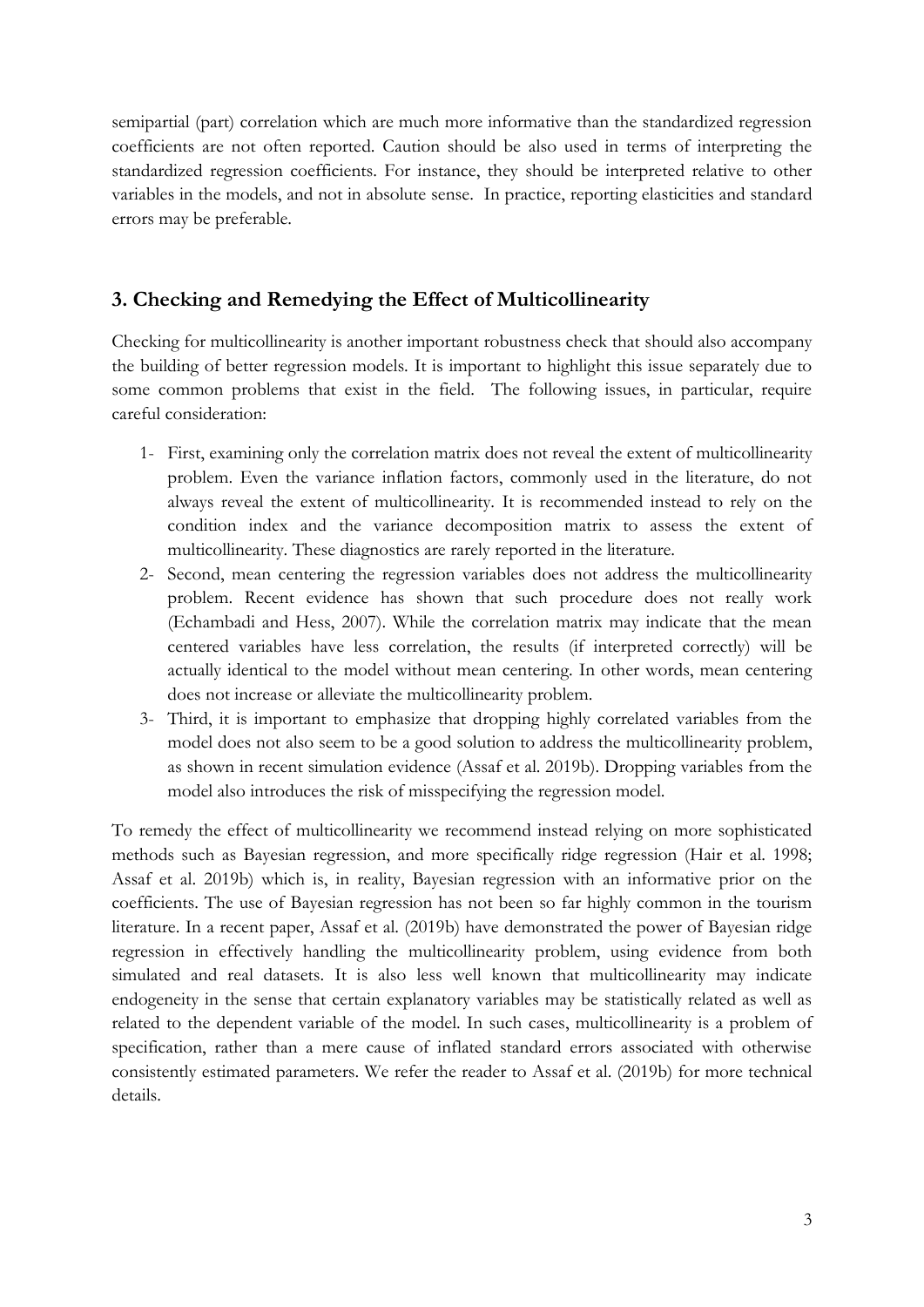## **4. Properly Testing for Shape, Main Effects and Moderations in Curvilinear Models**

Along with the above, we recommend more consistent and correct testing of curvilinear regression models. Despite being highly common in hospitality and tourism research, researchers in the field tend to make the following four mistakes when analysing such models.

1- The first is related to testing the shape of such models. Consider, for example, the following regression model:

$$
y = \beta_0 + \beta_1 x + \beta_2 x^2 + \varepsilon,\tag{1}
$$

where the goal is to test whether there is a U-shaped or inverted U-shaped relationship between  $x$  and  $y$ . A common practice when testing such hypothesis is to rely on the sign of  $\beta_2$ . When  $\beta_2 < 0$ , it is common to assume a U-shaped relationship (the opposite is true for inverted U). However, such process is incomplete. To confirm a U-shaped relationship, one needs also to confirm that the slope at the low and high ends of x is significant, and that the turning point of the curve is within the range of data (see Haans et al. 2016 for details). If any these steps fail, one cannot claim then to have a full Ushaped relationship. Unfortunately, testing for all these conditions is not currently common the tourism literature.

- 2- The second is related to testing the impact of  $x$  on  $y$  in a model such as (1). Most papers test the hypothesis involving " *x* " using an additional model like (  $y = \beta_0 + \beta_1 x + \varepsilon$ , also labelled a "main effect model" where the effect of  $x^2$  has been removed from the model. Unfortunately, such procedure is potentially incorrect. When a term like  $x^2$  is present, and if it has been theoretically supported, any hypothesis should be tested when  $x^2$  is present in the model. This should be done by taking the derivative of this model with respect to  $x$  (i.e. marginal effect), evaluated at the whole range of the data (Software packages like STATA can be used for that purpose). The reason is that the model with the squared term does not admit consistent estimation.
- 3- The third is related to testing for the moderating effect in a model like (1). The common practice in the field is to extend (1) using a model such as:

$$
y = \alpha_0 + \alpha_1 x + \alpha_2 z + \alpha_3 x^2 + \alpha_4 x z + \varepsilon,
$$
\n(2)

where z is the moderator, and the moderating effect is tested using  $\alpha_4$ . We argue that for richer testing, studies should consider a more complete model such as:

$$
y = \alpha_0 + \alpha_1 x + \alpha_2 z + \alpha_3 x^2 + \alpha_4 x z + \alpha_5 x^2 z + \varepsilon
$$
 (3)

where the moderator  $\zeta$  is now also multiplied by the non-linear term  $x^2$ . Adding the term  $x^2z$  allows for testing of richer moderating effects. For example, one can then test for how the moderator shifts (i.e. turning point) or flattens/steepens the U (or inverted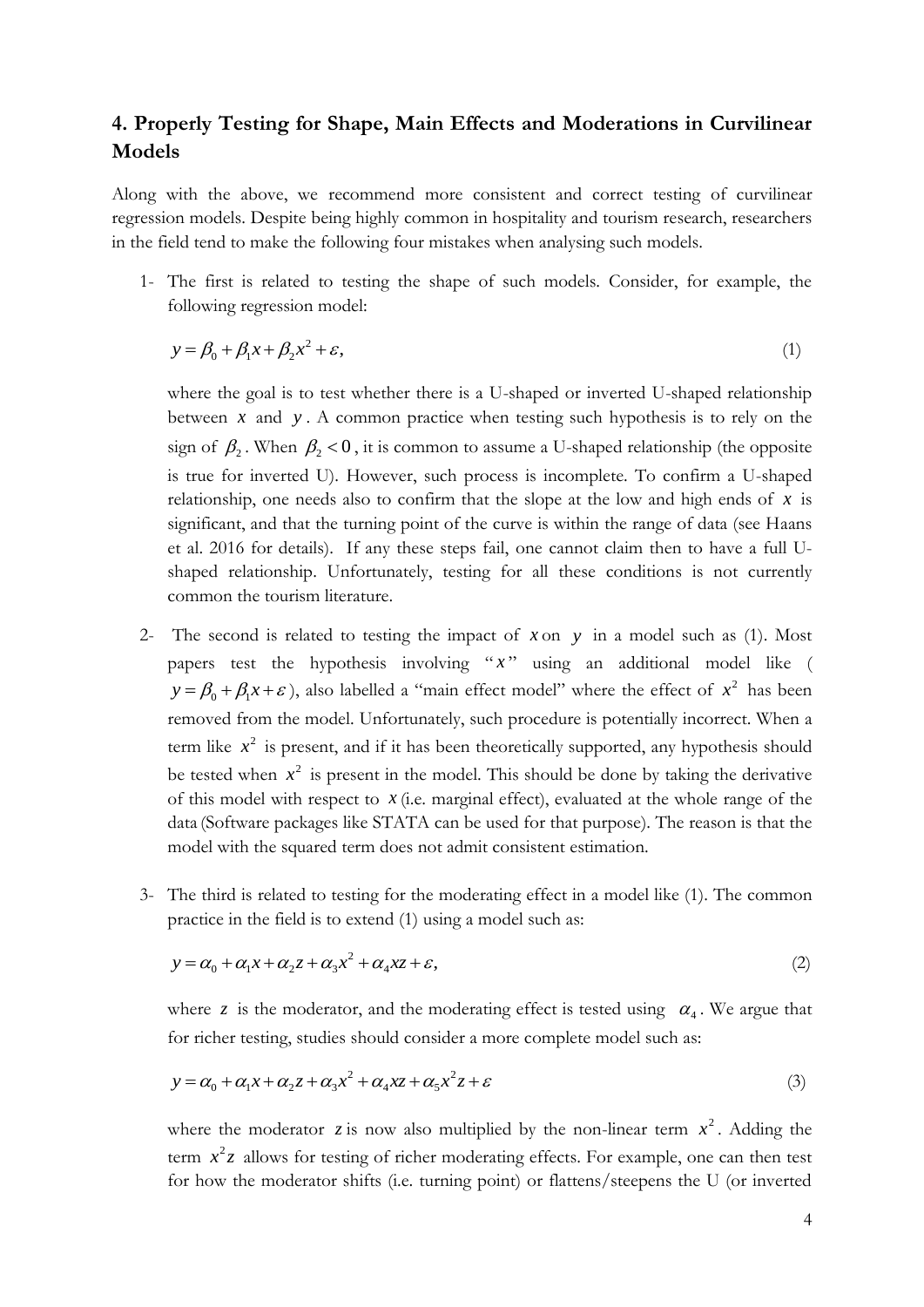U)-shape relationship between *x* and *y* (Haans et al. 2016). While papers in mainstream and marketing journals commonly test such hypotheses (Henderson et al. 2006), it is rare to see a tourism paper focusing on these issues.

4- Finally, the fourth is related to some important robustness checks that are largely ignored with models such as (1). For instance, along with the three recommendations above, we it is important to test for endogeneity as "quadratic specifications are at risk of running a particular form of forbidden regression" (Haans et al. 2016, p.1183). Ignoring such issues may lead to inconsistent estimation.

#### **5. Assessing the Predictive Ability of Your Model**

The focus in the field has always been on using statistical models to explain a certain causal theory. Very little focus has been placed on the predictive ability of these models. For instance, simply comparing the performance of regression or other related models based on the value of R-squared is never sufficient. A more effective way to test the predictive ability against other models is to conduct out-of-sample validation, which means estimating the model on one part of the data, and then test the predictability ability of the model on the rest of the data also known as "hold out sample". Examining the out-of-sample performance, can reveal any deficiency in the model. For a visual representation one can also plot the deviations between actual and predicted values out-of-sample. Of course, the sizes of the two sub-samples must be selected so that we have enough observations in both the fitting and validations samples.

We believe that testing the predictive ability of the model should be always reported in future papers. Any acceptable model should provide good predictions as all science is essentially predictive in nature. Such criteria should not be limited to regression models but to any other statistical model or estimation method. The Bayesian approach, in particular, offers unique advantages in terms to assessing the predictive ability of statistical models. Given data  $Y =$  $[y_1, ..., y_T]$  and parameters  $\theta$ , the Bayes' theorem can be used to provide the posterior distribution:

$$
p(\theta|Y) \propto L(\theta;Y)p(\theta),
$$

where  $L(\theta; Y)$  is the likelihood and  $p(\theta)$  is the prior. To predict the next observation we need the density  $p(Y_{T+1}|Y)$  which is known as the posterior predictive density. This can be computed using the following:

$$
p(Y_{T+1}|Y) = \int p(Y_{T+1}, \theta|Y) d\theta = \int p(Y_{T+1}|\theta, Y) p(\theta|Y) d\theta.
$$

If a Markov Chain Monte Carlo (MCMC) sample  $\{\theta^{(s)}, s = 1, ..., S\}$  is available, the integral can be accurately approximated using:

$$
p(Y_{T+1}|Y) \cong S^{-1} \sum_{s=1}^{S} p(Y_{T+1}|\theta^{(s)}, Y),
$$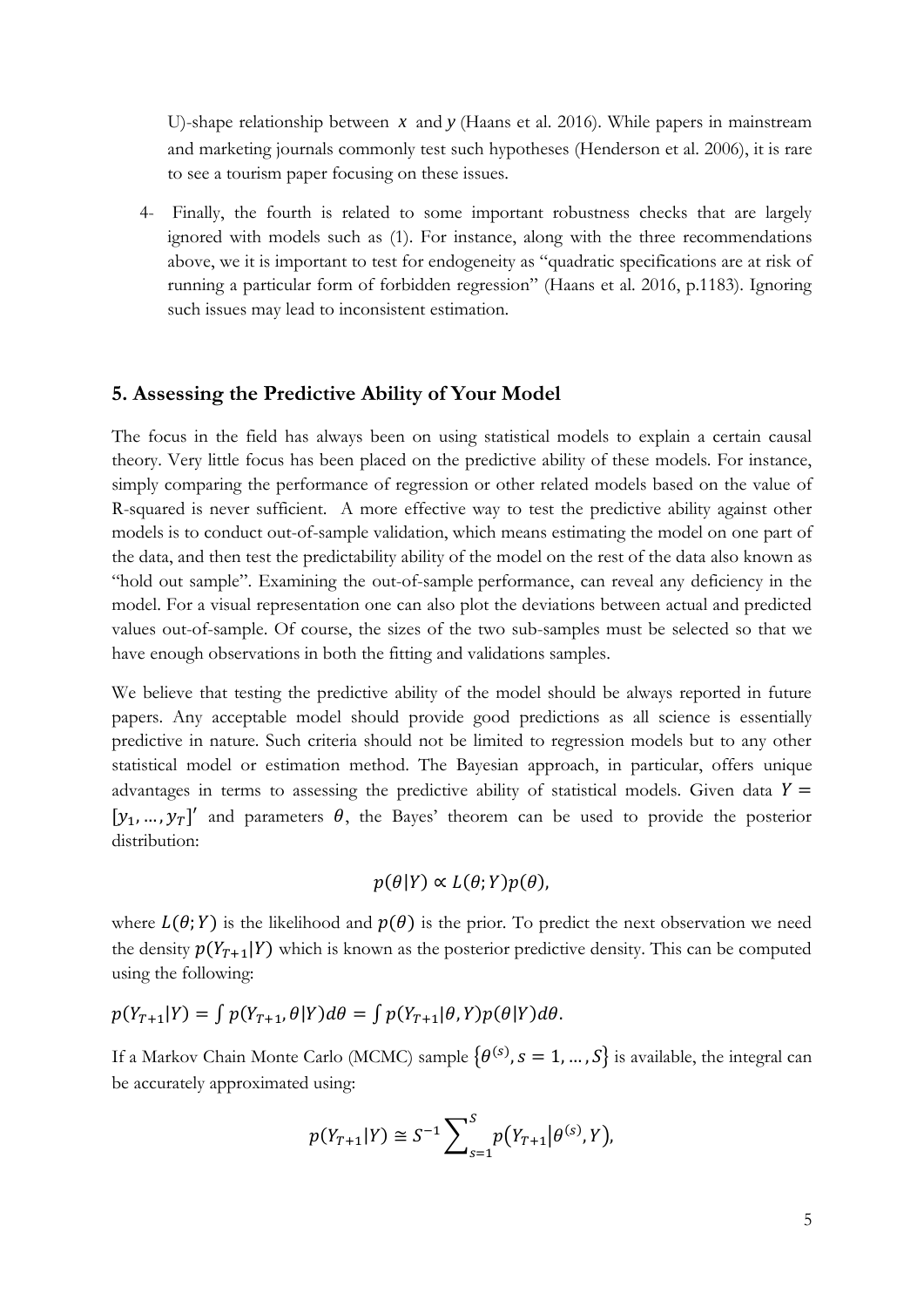where  $p(Y_{T+1}|\theta^{(s)}, Y)$  is often available in closed form. One way to compare forecasts is to use the log-predictive score:

$$
LPS = logp(Y_{T+1}|Y).
$$

If  $p(Y_{T+1}|Y)$  is normal, then  $-2LPS$  provides a mean squared error, so LPS is a measure of fit that can be computed easily for most models through MCMC methods.

If we have different models indexed by  $m \in \{1, ..., M\}$  one can compute the predictive densities and compare either the different LPSs or the ratio

$$
\frac{p_m(Y_{T+1}|Y)}{p_1(Y_{T+1}|Y)}, m = 2,...,M,
$$

which is the predictive Bayes factor in favor of model m and against model 1. Here,  $Y_{T+1}$ denotes the actual future observation (perhaps in a hold-out sample).

Several techniques for forecast combination and model comparison using the predictive densities are proposed in Geweke and Amisano (2010, 2011) where the reader is referred to for further details. The natural advantages of the Bayesian approach in prediction, are that i) one does not rely on asymptotic approximations, and ii) the posterior predictive density gives a full summary regarding prediction of a future observation. Of course, the analysis can be extended in a straightforward way when the objective is to predict a set of future values, say  $Y_{T+1}$ , …,  $Y_{T+h}$ .

#### **6. Do Not Abuse the P-value**

To improve the replication of existing studies, there is an ongoing debate across several science fields as to whether the p-value threshold should stay at the arbitrary level of 0.05 or become even lower (Barach et al. 2018). There are also some misconceptions that exist in the field about the true meaning of p-value. With a p-value that is lower than 0.05, for instance, it is common to state that "we reject the null". This interpretation, however, is problematic, as "the p-value is derived with the assumption that the null is true, so how it can be also the probability that the null is false?" (Assaf et al. 2018a, p.18). In other words, "a p-value of 0.05 does not mean that there is a 95% chance that a given hypothesis is correct. Instead, it signifies that if the null hypothesis is true, and all other assumptions made are valid, there is a 5% chance of obtaining a result at least as extreme as the one observed" (Baker, 2016, p.531).

The American Statistical Association (ASA) has recently released a statement to clarify the above (Wasserstein and Lazar, 2016), and provided several recommendations on the proper use and interpretation of p-values. Studies in the field should not necessarily stop using p-values for hypothesis testing, but it is important to avoid its common misinterpretation (Amrhein et al. 2019). Obtaining a significant result is still rewarding, but one has to understand what this really represents. In line with the recommendation of ASA, we suggest the following practices for studies in the field: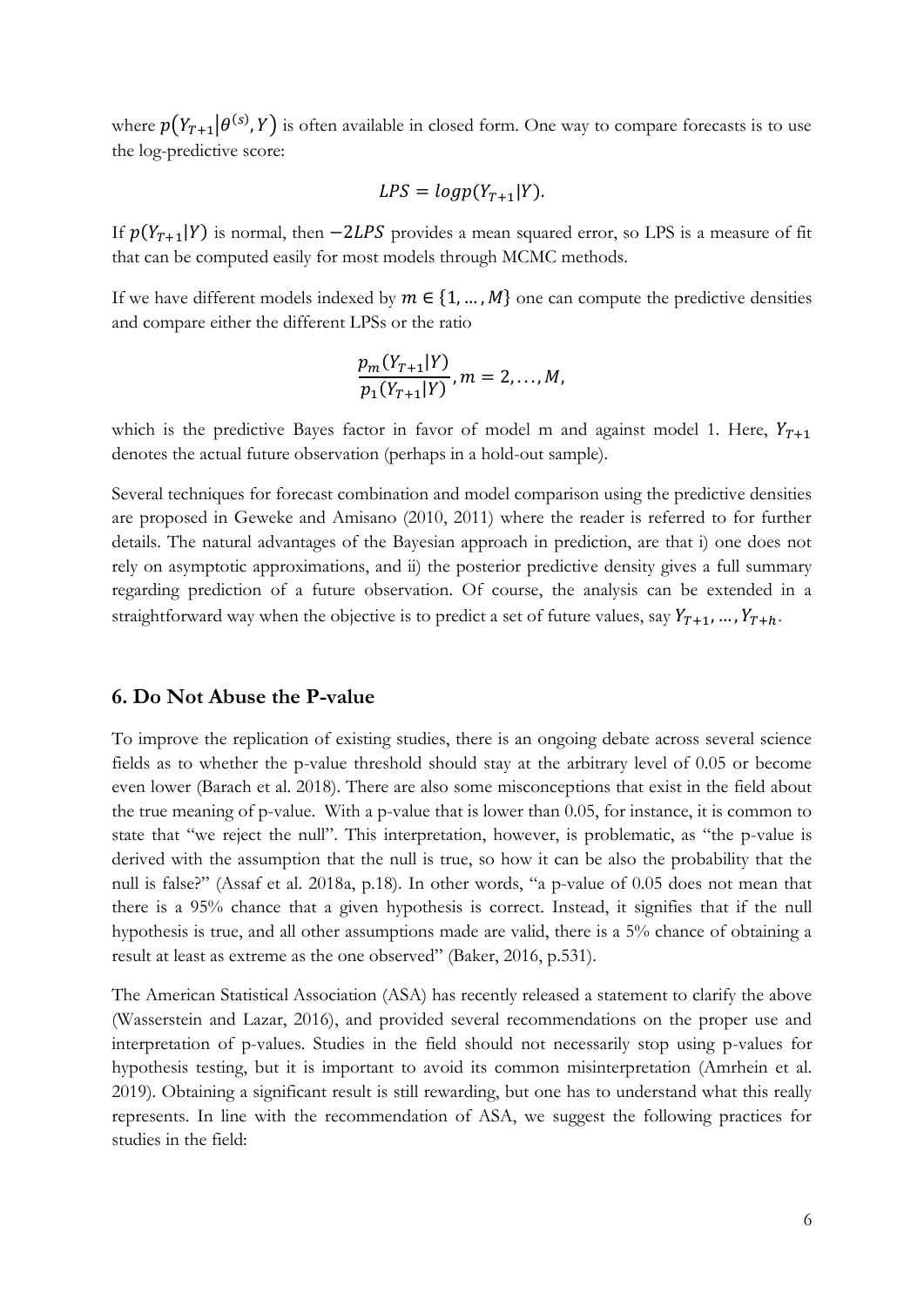- 1- Do not use p-values to interpret the size of the effect or the importance of the results. Even small effects can produce small p-values when the sample size is large.
- 2- Report all inferences including both small and large p-values. In other words, do not selectively report significant findings.
- 3- Report the exact p-values. For instance a p-value of  $0.05$  is also not the same as  $p \le 0.05$ .
- 4- Try not to base your conclusions solely on a small p-value but provide evidence from other methods and approaches.

Recent papers have recommend using the Bayes factors as an alternative to p-values (Dienes and Mclatchie, 2018). The Bayes factor "relies only on the observed data at hand, and not on some hypothetical repeated samples, which we do not observe and they are the essence of the calculation of the p-value" (Assaf and Tsionas, 2018a, p.21). In contrast to p-values, the Bayes factor accounts for the likelihood and prior evidence under both  $H_0$  and  $H_1$ . Finally, the Bayes factor reflects the size of an effect. We refer the reader to Assaf and Tsionas (2018a) for a detailed discussion on the concepts of p–values and Bayes factors. The authors also provide detailed evidence about the performance of the two in different datasets. In general, they demonstrated that the Bayes factors is less sensitive and does not fluctuate from sample to sample as much as the p-value.

#### **7. Thinking beyond Conventional Regression Methods**

The use of common regression methods such as linear regression has always been the norm in the field. Other types of regression models such as Quantile regression and Non-Parametric regression have recently started to gain some attention in the literature (Hung et al. 2010; Lew and Ng, 2012; Masiero et al. 2015). We strongly recommend more use of these methods as they provide several important advantages and robustness to the findings. The conventional regression methods, for instance, only allow estimation of the average relation between the covariates and the outcome variable, while quantile regressions assess the covariate effects at different quantiles of the outcome variable (Li, 2015; Assaf and Tsionas, 2018b). Hence, they provide a more complete picture and richer information for hypothesis testing. In areas like tourism where many empirical applications involve heavy tailed distribution, quantile regressions can bring an additional advantage.

Non-parametric regressions (NPRs) have also been less popular in tourism research. These models should be more commonly used as they free the researcher from the need to pre-assign a functional form between the outcome and predictor variables, and are less subject to specification problems. NPRs can also be highly useful in moderated regression models where one can uncover the full moderating effect instead of simply taking the linear interaction of the moderator and predictor variables (Assaf and Tsionas, 2019c).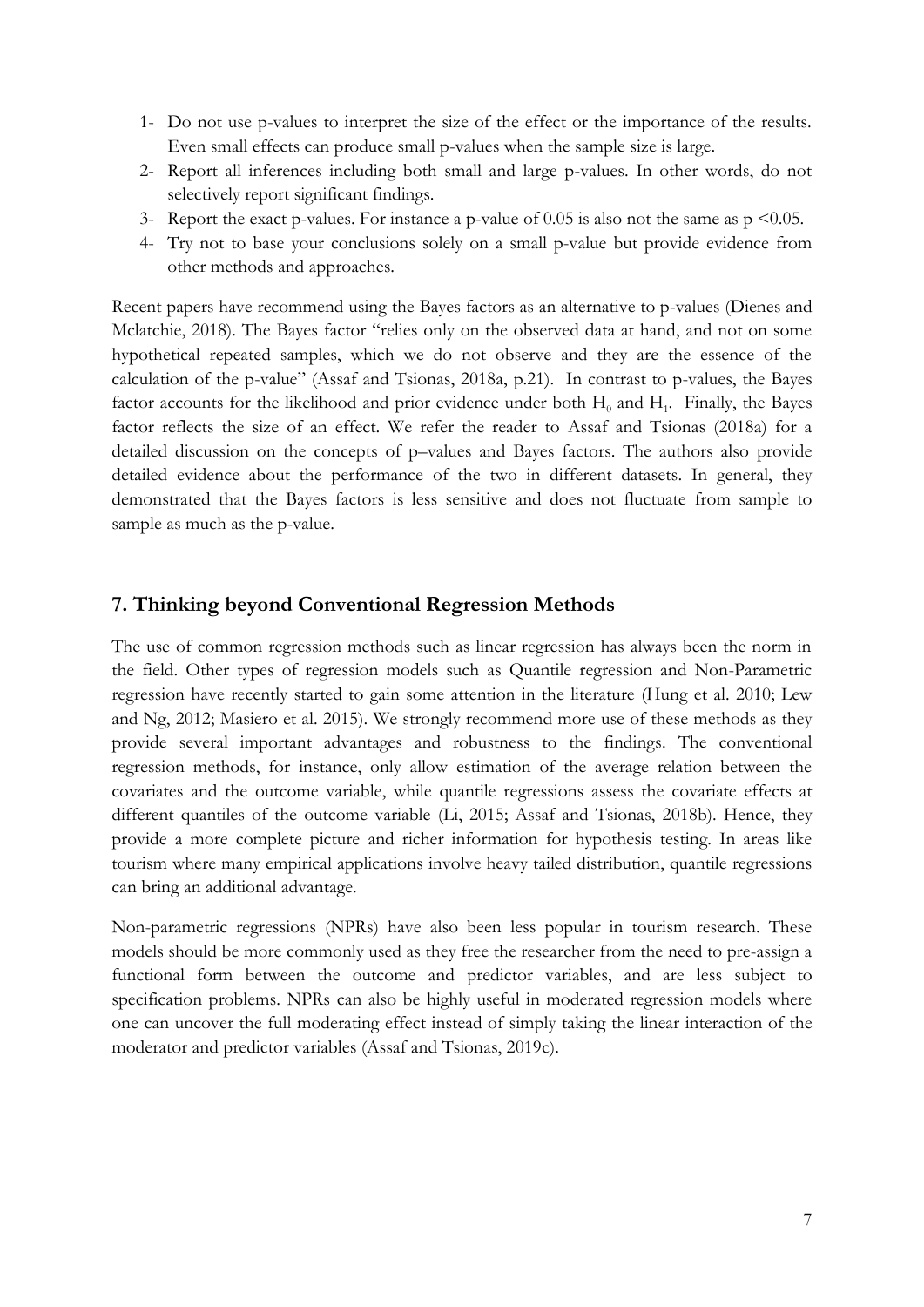## **8. More Dependence on Panel Data**

The use of panel data for the estimation of regression and other related models is also always encouraged. By panel or longitudinal data, we mean observations that are repeated over time across cross-sectional units such as individuals, firms, and countries. Obvious advantages of panel data are the more accurate and easier estimation and inferences of model parameters, given the higher degrees of freedom and sample variability. Panel models are also better equipped to control for unobserved heterogeneity and omitted variable bias. With larger data, one can also test for complicated behavioural hypotheses. Finally, panel models can uncover some interesting dynamic relationships in the data.

Hence, we encourage the use of panel data not only for econometric models but also in other contexts such as structural equation modelling (SEM). The two most common specifications of panel data are the fixed effects (FE) and random effects (RE) specifications and each brings different types of advantages. With the random effects, one can obtain more efficient estimators and include time invariant variable in the estimation. Additionally, the number of parameters does not increase when the number of observations increases. The fixed effects specification has the advantages of allowing the individual or time effect to correlate with the predictor variables. Hence, it is much less restrictive than the random effects. The disadvantage, however, it that it does not allow for time invariant variables. The number of unknown parameters also increases with the number of observations. Of course, it is also affected by the incidental parameter problem.

Both FE and RE have been common in tourism research, and the selection between the two has also always been a source of debate. The Hausman test has been traditionally used to decide on which specification fits the data better. As the Hausman test, however, has its limitations one can also report the results from both FE and RE specifications. The Lagrange multiplier test can also be used to decide between a random effects regression and a simple least square regression. We also recommend consistent checking of autocorrelation, heteroscedasticity and reverse causality. Future applications may also consider more use of dynamic panel models (Flannery and Hankins, 2013). It is unfortunate that most panel applications have been static in nature. Dynamic models allow the dependent variable to depend on its past realization and can prove to be very useful in many tourism and hospitality application. For instance, in applications where firm performance is used as a dependent variable, one would assume that performance is affected by its past realization as firms learn how to improve their performance over time. By being limited to static models, studies are failing to control for these important behavioural specifications. Dynamic models may also be more effective in dealing with endogeneity, simultaneity, reverse causality, omitted variable bias, and country-specific effects.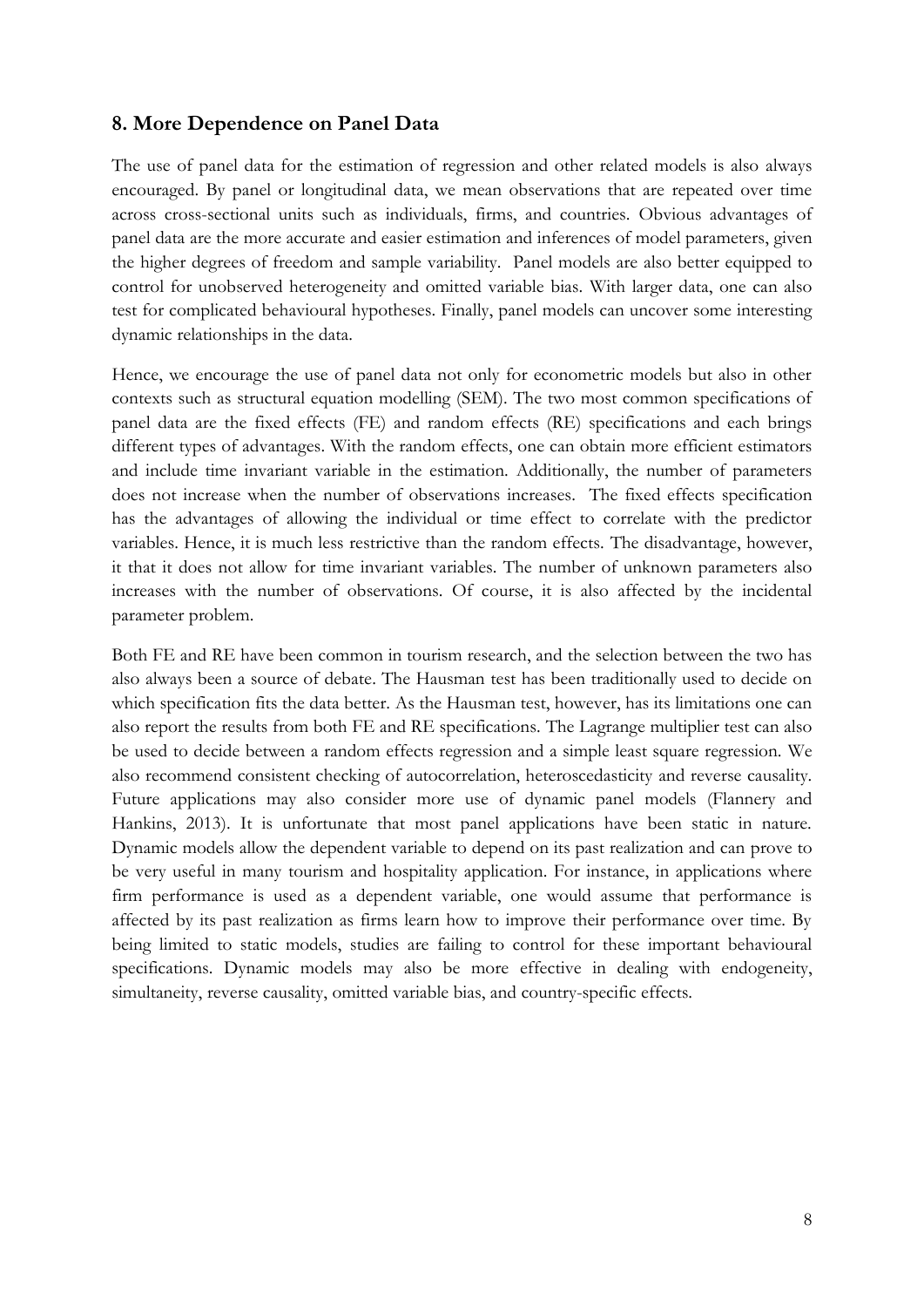## **9. More Dependence on the Bayesian Approach for Hypothesis Testing and Model Estimation**

The use of Bayesian inference for model estimation is rapidly growing across several fields including management, marketing, psychology and tourism, as is evidenced by the recent publications and special issues on the topic (Zyphur and Oswald, 2013). The method does not simply add more flexibility to model estimation, but is a completely new paradigm that deserves special attention. So far, the sampling theory approach to model estimation (e.g. Maximum Likelihood (ML), Ordinary Least squares (OLS), etc.) has been the most common in tourism research. It is not until recently that some papers have called for more use of the Bayesian approach across several tourism fields such as performance modelling (Assaf and Tsionas, 2017), structural equation modelling (Assaf et al. 2018c) and forecasting (Wong et al. 2006; Assaf et al. 2018d).

The Bayesian approach introduces several advantages including "rich diagnostic information about parameters and models; controlling for multiple comparisons as a function of the data; handling low-frequency, unbalanced, missing data; and exploration of prior assumptions about model parameters" (Zyphur and Oswald, 2013, p.7). Above, we also discussed how the Bayesian approach is more effective with collinear data. Probably, one of the known advantages of the Bayesian approach is that it "makes direct probability statements about the parameters using the observed sample*"*. The p-value for example is derived based on the assumption of drawing from an infinite number of samples, which we do not really observe. Moreover, the Bayesian approach works better in finite samples, and "has the advantage of incorporating prior information (about previous findings and theory) into the estimation, which sometimes can prove to be highly useful" (Assaf et al., 2018c, p.100).

All these advantages translate to the concept of Bayes factor as we discussed above. The Bayesian approach also offers other tools for hypothesis that can be used in tourism literature, and have better properties than the p-value. For example, one can use the 95% higher posterior density (HPD) interval to test the significance of a certain effect. Like the confidence interval, the HPD interval can also inform us about the "magnitude of sampling variability". However, the HPD interval has nicer properties compared to traditional confidence intervals. We refer the reader to Assaf and Tsionas (2018a) for more details. Several papers have also discussed the power of the Bayesian approach within specific modelling frameworks such as structural equation modelling (Muthén and Asparouhov, 2012), performance modelling (Assaf et al. 2017), and forecasting (Wong et al. 2006). Hence, these issues will not be reiterated here.

### **10. Shifting toward better Practices in Structural Equation Modelling**

All nine issues we discussed above equally apply to SEM, which continues to be one of the most popular and particularly useful multivariate analysis methods in the field. At the same time, many studies show serious problems in the model estimation and results evaluation. Oftentimes, this is not merely a problem with the method but the researchers who simply abuse the tool for their purposes (Petter 2018). For this reason, we like to highlight on some "best practice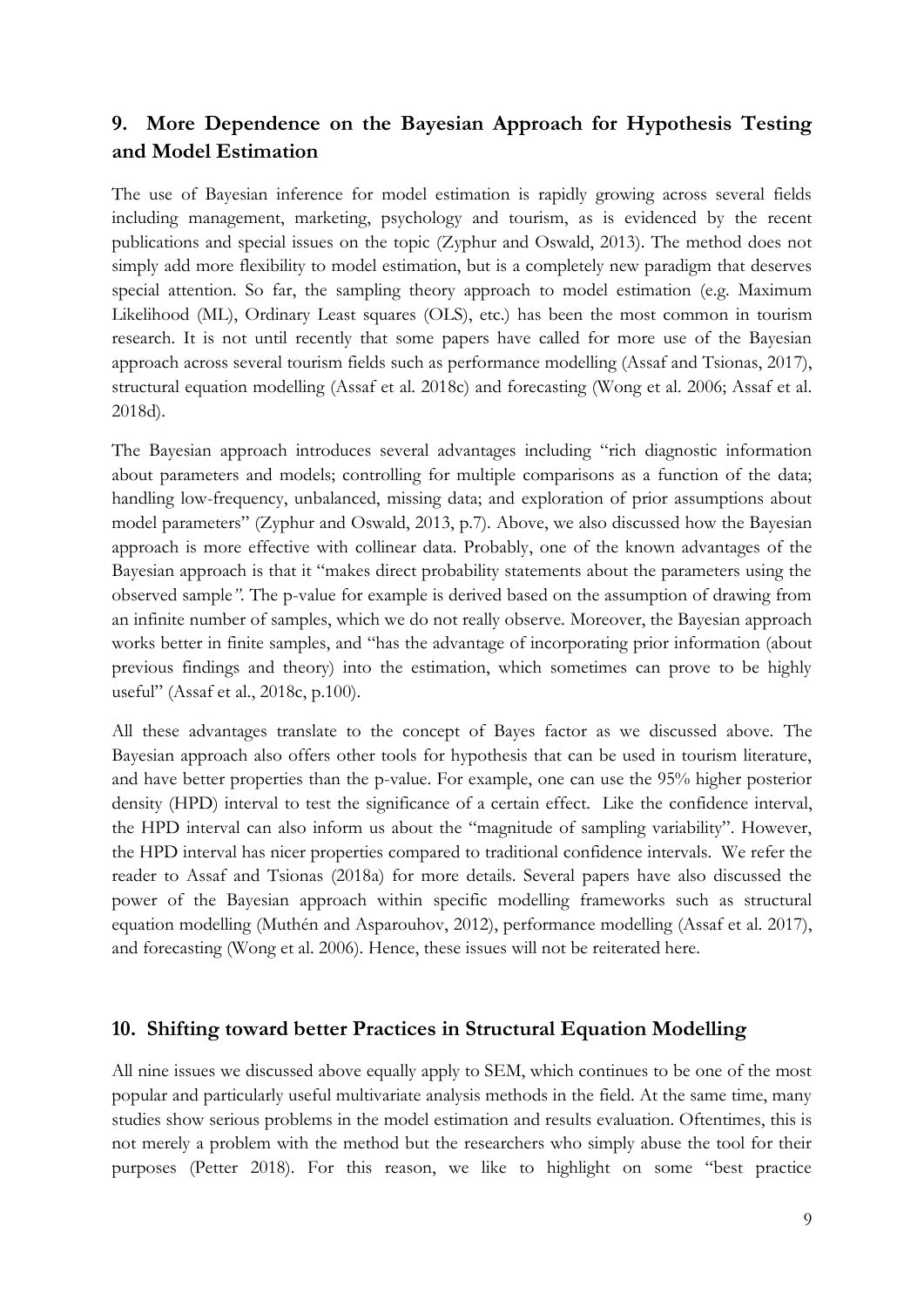recommendations" in order to ensure more the rigor, consistency, and transparency in future research. We divide this section into three parts. First, we provide recommendations in terms of reporting the SEM results. Second, we focus on the importance of method selection, in particular the difference between covariance-based SEM (CB-SEM) and partial least squares SEM (PLS-SEM). Finally, we discuss the use of Bayesian SEM

#### **10.1. Reporting the SEM Results**

In terms of reporting the SEM results, and based on the current inconsistencies we have in the tourism literature, we believe that all papers should:

- 1- Report all the number of observations needed given the model under analysis.
- 2- Provide graphical illustration for both measurement and structural models.
- 3- Check and report any violation of univariate and multivariate normality for all measured indicators.
- 4- Check and report any violation of other important assumptions such as linearity and independence.
- 5- Provide the covariance matrix of all observed variables (or the correlation matrix along with the standard deviation).
- 6- Highlight the proportion of missing data (if any) and the actions you took to address this problem.
- 7- Indicate the method of estimation.
- 8- Discuss which fit indices (overall, absolute, and incremental) if applicable have been selected and provide justifications for selecting them.
- 9- Report all parameter estimates including variances, standard errors, p-values,  $R^2$ , standardized and unstandardized structure coefficients, and clearly highlight any path that has been fixed.
- 10- Report the indicator and composite reliabilities, the average variance extracted (AVE), and the discriminant validity of the construct measures.
- 11- Test and report the results of cross validation on a hold-out sample.
- 12- Provide results from at least one competitive model (Sharma et al. 2019). It is an open problem what "competitive" models one should consider and how robustness of certain estimates can be established. Relatedly, researchers should also consider checking for any unobserved heterogeneity in the data (Assaf et al. 2016; Sarstedt et al. 2010)
- 13- State the software used to estimate the data.

#### **10.2. CB-SEM vs. PLS-SEM**

In a recent paper, Rigdon et al. (2017) provided a very comprehensive summary of the different perspectives when comparing CB-SEM and PLS-SEM. First, we fully agree with their statement that the focus should be primarily on the quality of the research process and the data and not on the never-ending argument and comparison between two methods that are fundamentally very different in the first place. We also believe that both methods have their strengths and weaknesses, and we reinforce the argument that CB-SEM and PLS-SEM serve two different purposes. PLS-SEM is more prediction-oriented and can better handle complex models, small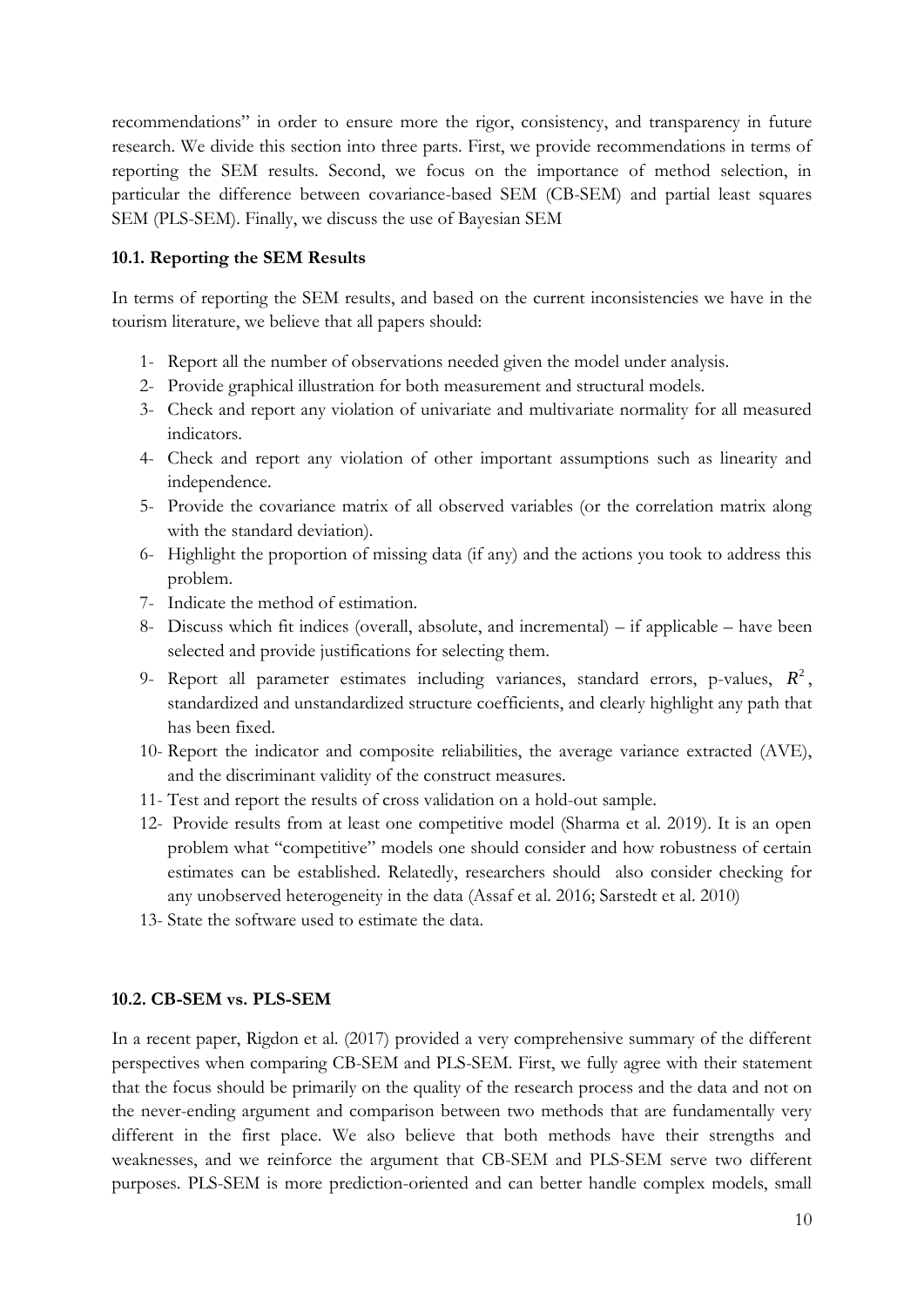samples, and formative constructs (Sarstedt et al. 2017). CB-SEM on the other hand is more suited for theory testing. Hence, the selection between the two should be based on the research purpose at hand, and "instead of seeking confidence in the comparison of results from the different approaches, researchers should instead focus on more fundamental aspects of modeling, measurement, and statistical analysis" (Rigdon et al. 2017, p. 7). In addition, while CB-SEM has the strength of providing goodness-of-fit criterion, the focus should not be on solely reaching a good fit at the expense of making fundamental change to the research design or theoretical arguments. Otherwise, the outcome will be a "best-case scenario that almost never applies in reality" (Sarstedt et al. 2014, p. 157).

#### **10.3. Bayesian SEM**

On a final note, we also recommend more use of Bayesian SEM, which shares many characteristics of the two methods highlighted above, and introduces several other advantages. The Bayesian approach, for instance, can better handle more "complicated data structure and model assumptions", and introduces prior information into the analysis. It also offers more accurate fit indices and model comparison criteria, and can easily assess the predictive ability of SEM model. Finally, the Bayesian approach is more robust to small sizes. We refer the reader to Assaf et al. (2018c) for technical details and a detailed overview of Bayesian SEM.

#### **Final Remarks**

The purpose of this paper was to provide an agenda for future methodological improvements in tourism and hospitality research. We focused and provided recommendations on ten different issues. We relied on our own observation of the literature as well as the comments of several methodological experts in the field. To sum up, we recommend more focus on the areas highlighted above. In each of these areas, our recommendations for best practices can be generalized to most modelling contexts. Finally, it is important to emphasize that most of these recommendations will be not effective (regardless of the methodology or method of estimation) if we do not have representative samples. Often, researchers just collect data without ensuring the representativeness of their sample. Sometimes, they even have only a vague idea of the population. This issue (representativeness of the sample) is often (usually) neglected in publications. A non-representative sample is a major threat to the validity of results. In addition, missing values represent an important issue. Researchers are encouraged to be more conservative with missing values (e.g., only accept levels of 10% or less) and should always highlight the missing value treatment option used.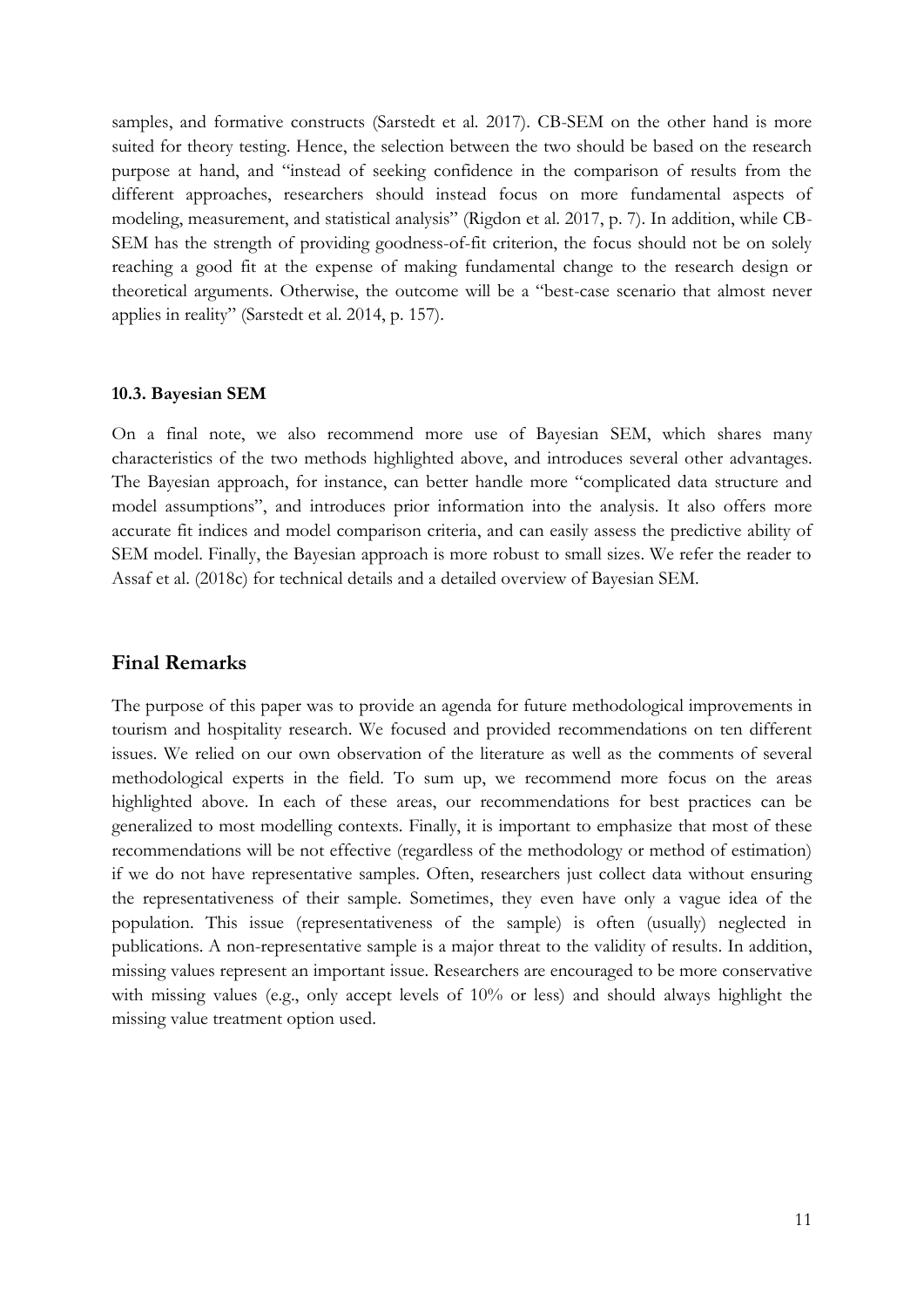## **References**

Amrhein, V., Greenland, S., & McShane, B. (2019). Scientists rise up against statistical significance. Nature 567, 305-307 (2019).

Assaf, A. G., Oh, H., & Tsionas, M. (2017). Bayesian approach for the measurement of tourism performance: A case of stochastic frontier models. *Journal of Travel Research*, *56*(2), 172-186.

Assaf, A. G., & Tsionas, M. (2018a). Bayes factors vs. P-values. *Tourism Management*, *67*, 17-31.

Assaf, A. G., & Tsionas, M. (2018b). Changing The Basics: Toward More Use of Quantile Regressions in Hospitality and Tourism Research. *International Journal of Hospitality Management*, *72*, 140-144.

Assaf, A. G., Tsionas, M., & Oh, H. (2018c). The time has come: Toward Bayesian SEM estimation in tourism research. *Tourism Management*, *64*, 98-109.

Assaf, A. G., Li, G., Song, H., & Tsionas, M. G. (2018d). Modeling and Forecasting Regional Tourism Demand Using the Bayesian Global Vector Autoregressive (BGVAR) Model. *Journal of Travel Research*, in press.

Assaf, A. G., & Tsionas, M. G. (2019a). On proper specification in tourism research. *Annals of Tourism Research*, in press.

Assaf, A. G., Tsionas, M., & Tasiopoulos, A. (2019b). Diagnosing and correcting the effects of multicollinearity: Bayesian implications of ridge regression. *Tourism Management*, *71*, 1-8.

Assaf, A. G., & Tsionas, M. (2019). Non-parametric regression for hypothesis testing in hospitality and tourism research. *International Journal of Hospitality Management*, *76*, 43-47.

Assaf, A. G., Oh, H., & Tsionas, M. G. (2016). Unobserved heterogeneity in hospitality and tourism research. *Journal of Travel Research*, *55*(6), 774-788.

Baker, M. (2016). Statisticians issue warning over misuse of P values. *Nature News*, *531*(7593), 151.

Barach, P., Thomas, R. L., & Lipshultz, S. E. (2018). Lowering the P Value Threshold. *JAMA*, *320*(9), 936-936.

Dienes, Z., & Mclatchie, N. (2018). Four reasons to prefer Bayesian analyses over significance testing. *Psychonomic bulletin*  $\mathcal{Q}$  *review*, 25(1), 207-218.

Echambadi, R., & Hess, J. D. (2007). Mean-centering does not alleviate collinearity problems in moderated multiple regression models. *Marketing Science*, *26*(3), 438-445.

Gefen, D., Straub, D. W., & Rigdon, E. E. (2011). An update and extension to SEM guidelines for admnistrative and social science research. Manag. *Inf. Syst. Q*, *35*(2).

Geweke, J., & Amisano, G. (2010). Comparing and evaluating Bayesian predictive distributions of asset returns. *International Journal of Forecasting*, *26*(2), 216-230.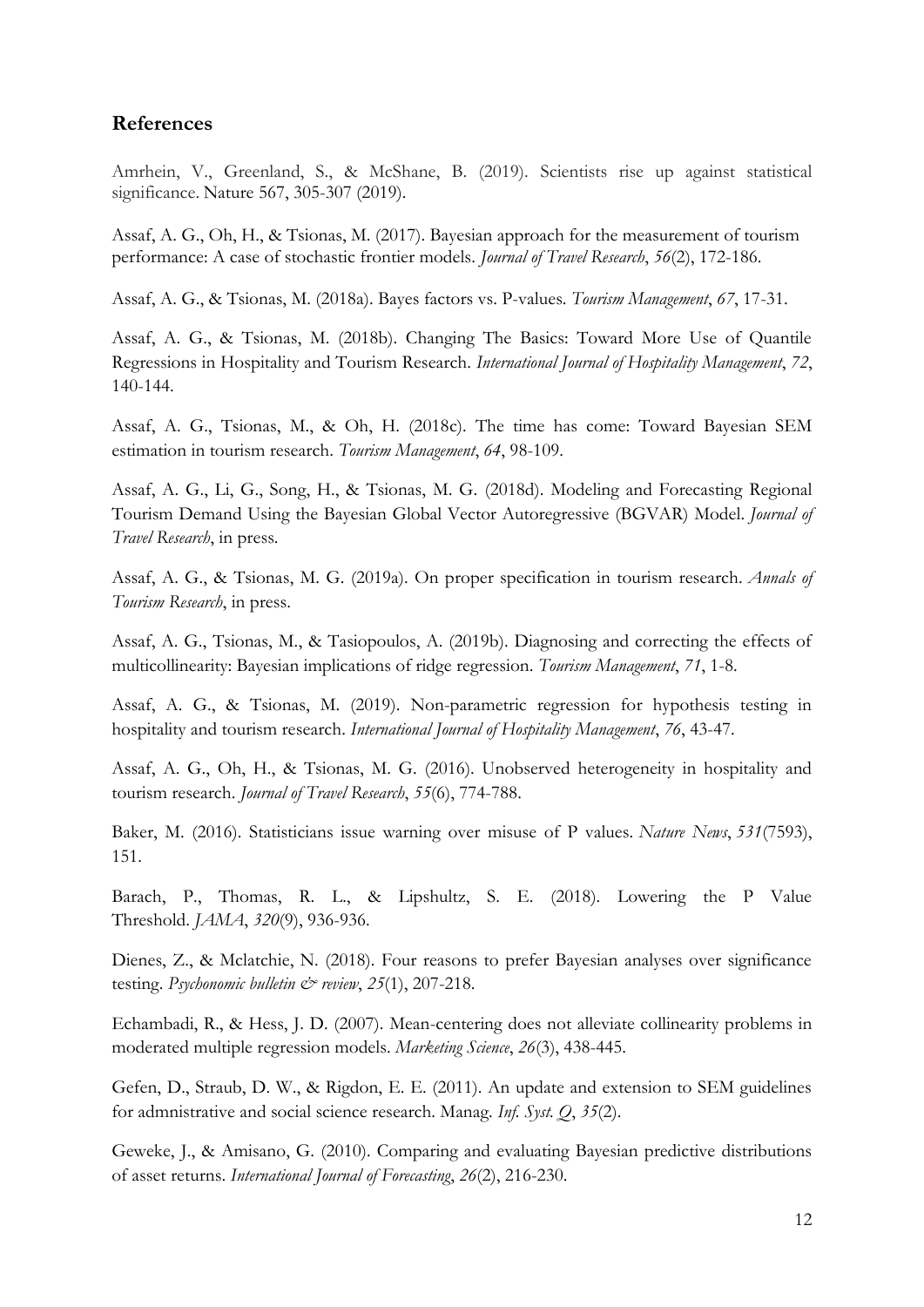Geweke, J., & Amisano, G. (2011). Optimal prediction pools. *Journal of Econometrics*, *164*(1), 130- 141.

Haans, R. F., Pieters, C., & He, Z. L. (2016). Thinking about U: Theorizing and testing U-and inverted U‐shaped relationships in strategy research. *Strategic Management Journal*, *37*(7), 1177- 1195.

Hair, Joseph F., Rolph E. Anderson, Ronald L. Tatham, and William C. Black. "Multivariate data analysis. 1998." *Upper Saddle River* (1998).

Henderson, A. D., Miller, D., & Hambrick, D. C. (2006). How quickly do CEOs become obsolete? Industry dynamism, CEO tenure, and company performance. *Strategic Management Journal*, *27*(5), 447-460.

Hung, W. T., Shang, J. K., & Wang, F. C. (2010). Pricing determinants in the hotel industry: Quantile regression analysis. *International Journal of Hospitality Management*, *29*(3), 378-384.

Li, M. (2015). Moving beyond the linear regression model: Advantages of the quantile regression model. *Journal of management*, *41*(1), 71-98.

Lew, A. A., & Ng, P. T. (2012). Using quantile regression to understand visitor spending. *Journal of Travel Research*, *51*(3), 278-288.

Masiero, L., Nicolau, J. L., & Law, R. (2015). A demand-driven analysis of tourist accommodation price: A quantile regression of room bookings. *International Journal of Hospitality Management*, *50*, 1-8.

Muthén, B., & Asparouhov, T. (2012). Bayesian structural equation modeling: a more flexible representation of substantive theory. *Psychological methods*, *17*(3), 313.

Petter, S. (2018). Haters Gonna Hate: PLS and Information Systems Research. *ACM SIGMIS Database: the DATABASE for Advances in Information Systems*, *49*(1), 10-13.

Rigdon, E. E., Sarstedt, M., & Ringle, C. M. (2017). On comparing results from CB-SEM and PLS-SEM: Five perspectives and five recommendations. *Marketing ZFP*, *39*(3), 4-16.

Sarstedt, M., Ringle, C. M., Henseler, J., & Hair, J. F. (2014). On the emancipation of PLS-SEM: A commentary on Rigdon (2012). *Long range planning*, *47*(3), 154-160.

Sarstedt, M., Ringle, C. M., & Hair, J. F. (2017). Partial least squares structural equation modeling. In *Handbook of market research* (pp. 1-40). Springer International Publishing.

Sharma, P. N., Sarstedt, M., Shmueli, G., Kim, K. H., & Thiele, K. O. (2019). PLS-based model selection: the role of alternative explanations in information systems research. *Journal of the Association for Information Systems (forthcoming)*.

Wasserstein, R. L., & Lazar, N. A. (2016). The ASA's statement on p-values: context, process, and purpose. *The American Statistician*, *70*(2), 129-133.